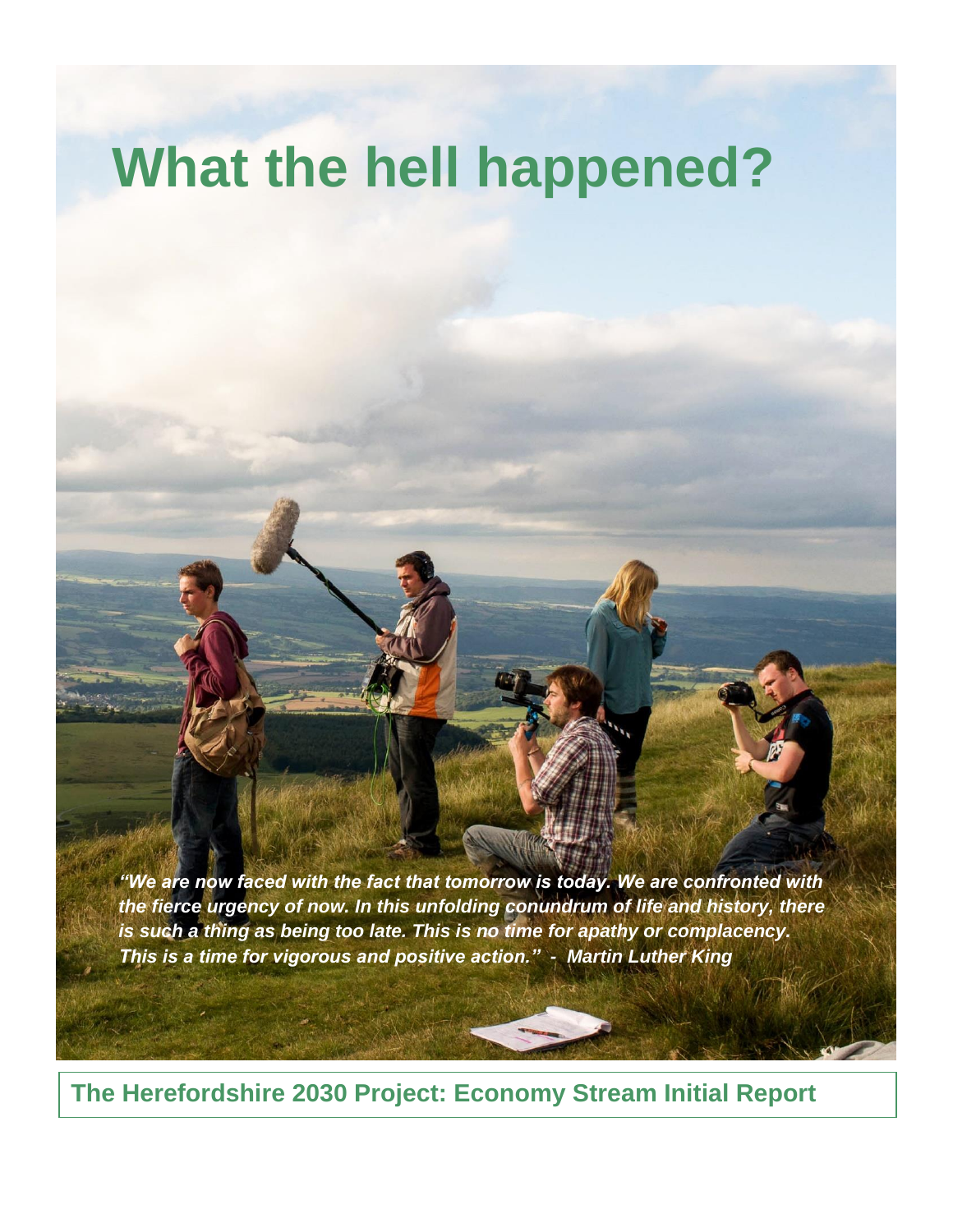## **What the hell happened?**

## **Introduction**

On 1st April in 1998, the experiment of Herefordshire's 24-year administrative union with Worcestershire was abandoned and a new unitary authority, the historic county of Herefordshire, was reborn. We now have two decades of data from the Office of National Statistics (ONS) with which to evaluate Herefordshire's economic performance as an independent county.

Sadly, the overall message from the data is unequivocally clear, consistent and bad. If economic performance was measured in the same way as that of a school or a hospital, the historic county of Herefordshire would almost certainly now be in special measures. If this trend is allowed to continue, we believe that Herefordshire will have the worst performing economy in the UK by 2040.

**Between 1998 and 2018, Herefordshire's per capita Gross Value Added (GVA)\* grew by 54% in nominal terms (compared to a UK average of 83%) ranking it 218 out of all of the UK's 232 local authorities (including London) over the same period.**

#### *\*Gross Value Added (GVA) is a measure of economic productivity*

It didn't have to be this way. In 1998, Herefordshire's per capita GVA was 7% higher than that of Worcestershire (£13,326 vs £12,450); by 2018, it was 10% lower (£20,460 vs £22,766).

The purpose of the Herefordshire 2030 Economy Project is to look at what went wrong with Herefordshire's economy between 1998 and 2018 and why; to look at how we could close the economic gaps, not just with Worcestershire, but with the rest of the West Midlands and the UK (outside London); and to look at the likely long-term costs of apathy, complacency and continued underperformance.

Although Herefordshire is one of the smaller counties in Britain, this is not a trivial matter. The GVA gap with the UK (ex-London) average is around £5,000 per head of population. Closing that gap would increase the size of the county's economy by around £1 billion from £4 billion to £5 billion, with significant benefits to consumption, to fiscal viability, to community care and cohesion and to the UK's overall economic performance.

Perhaps most damning of all is the fact that, although the county's unemployment rate is relatively low at around 3.5%, 10% of Herefordshire's population - including 9,500 children - now live in conditions of deprivation. If economic performance continues to falter, deprivation will only increase.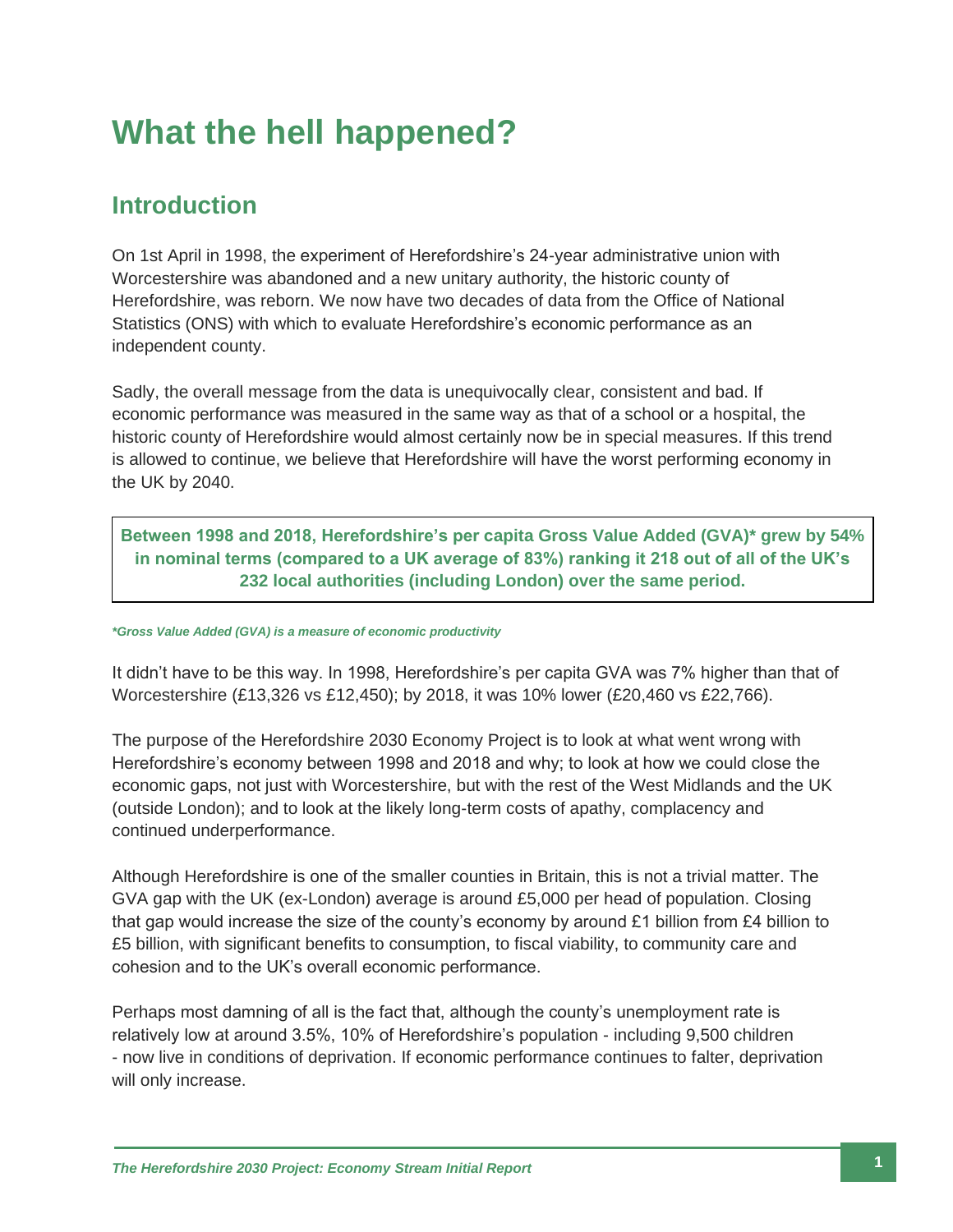Most of us who live and work in Herefordshire love its spirit of independence and authenticity, its balanced quality of life, its creative, tolerant and resilient people, its wild landscapes, its dramatic history, its charming market towns and its fabulous artisan food. But many of us also have a strong feeling that we could be doing so much better and that we should be doing everything we can to build a more inclusive, sustainable and prosperous future for the people who live here. We feel that the time has come for vigorous and positive action. We feel the fierce urgency of now.

## **So what did happen exactly?**

The twenty years between 1998 and 2018 was a real box of delights for the world economy. Starting with the Asian Financial and LTCM Crises in 1998, this was a period when you couldn't move for "once in a generation" events: the NASDAQ boom and bust, the Global Financial Crisis, the Eurozone Crisis, a commodity super-cycle, record low interest rates and historically high levels of debt were the defining economic landmarks of a geopolitical trajectory punctuated by 9/11, trillion dollar military misadventures in Afghanistan and Iraq, the explosive appearance of China on the world stage, the Arab Spring, unprecedented technological advances, Brexit and Donald Trump - to name but a few.

For the UK, it was a period in which per capita GVA nearly doubled in nominal terms from £15,531 to £28,729, driven in large part by the emergence of London, almost as an independent city-state, whose nominal per capita GVA rose from £24,913 to £50,547.

But as the Resolution Foundation points out in **" The UK's decisive decade: The launch report for The Economy 2030 Inquiry"**, the UK's recent past has also been marked by "stagnant living standards, weak productivity, low investment and high inequality".

In only a few places in the UK has this been more true since 1998 than in the county of Herefordshire. In this report, we are using **nominal** data, as published by the ONS. In **real** terms (adjusted for inflation), Herefordshire's economy saw almost **no growth** in two decades and its per capita GVA has slipped from slightly below the middle of the pack of UK local authorities to close to the bottom. The fact that Shropshire has performed as poorly as Herefordshire is hardly a cause for celebration.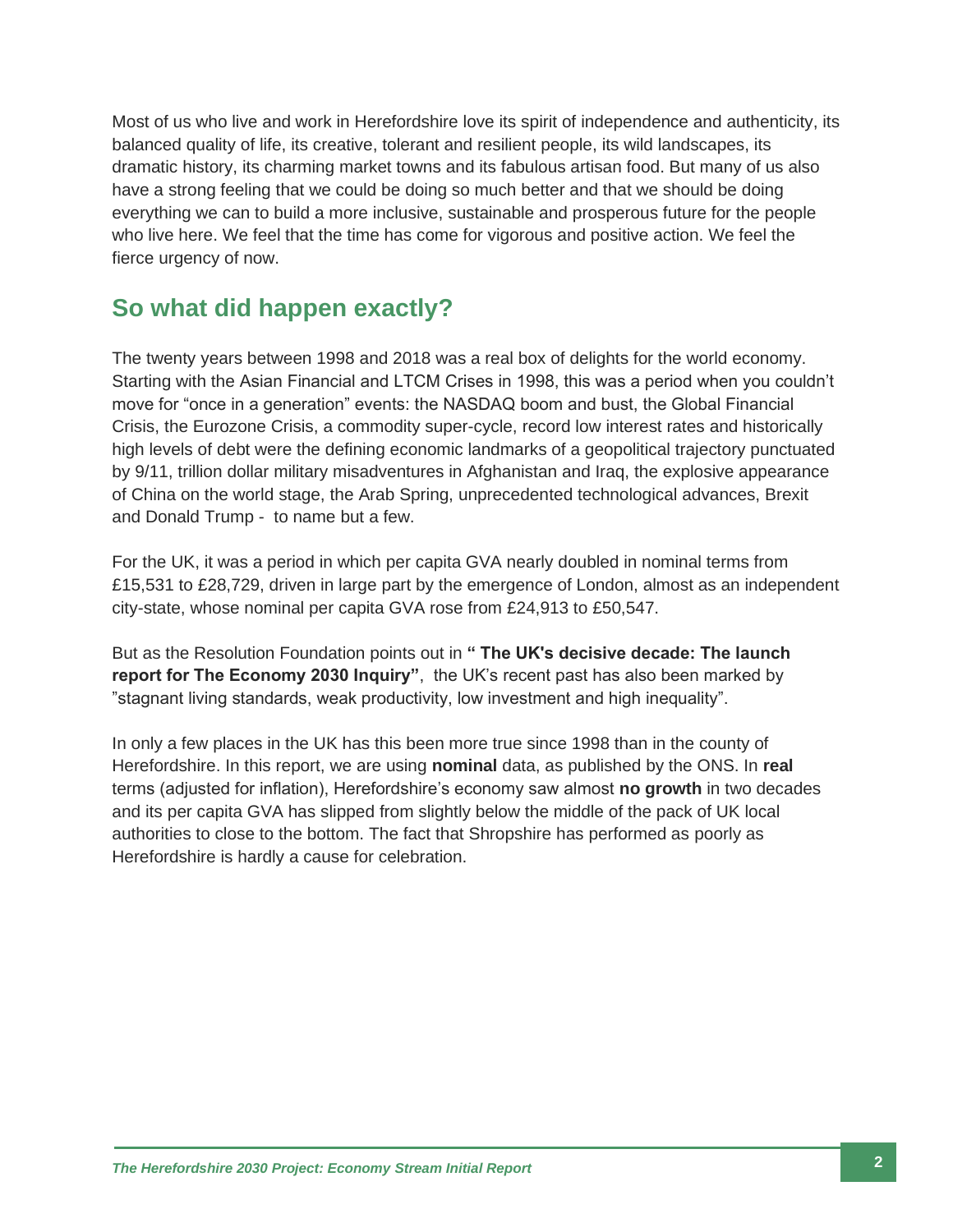| Per capita GVA              | 1998    | 2003    | 2008    | 2013    | 2018    | 20 year<br>change | 20 year<br><b>CAGR</b> | <b>Rank</b> |
|-----------------------------|---------|---------|---------|---------|---------|-------------------|------------------------|-------------|
| <b>UK</b>                   | £15,531 | £18,892 | £23,265 | £24,812 | £28,725 | $+85%$            | $+3.3%$                |             |
| UK ex London                | £14,049 | £17,243 | £20,549 | £21,894 | £25,346 | $+80%$            | $+3.0%$                |             |
| Worcestershire              | £12,450 | £14,799 | £17,482 | £20,041 | £22,766 | $+83%$            | $+3.1%$                | 86/232      |
| <b>Shropshire</b>           | £12,218 | £14,203 | £16,574 | £17,374 | £19,333 | $+58%$            | $+2.2%$                | 218/232     |
| <b>Telford + Wrekin</b>     | £16,331 | £18,705 | £21,251 | £20,582 | £27,505 | +68%              | $+2.6%$                | 183/232     |
| <b>Herefordshire</b>        | £13,326 | £15,491 | £16,956 | £18,311 | £20,463 | $+54%$            | $+2.2%$                | 218/232     |
| Gap - UK average            | 13%     | 18%     | 29%     | 26%     | 29%     |                   |                        |             |
| Gap-UK ex<br>London average | 5%      | 11%     | 18%     | 17%     | 19%     |                   |                        |             |

**Table 1: Per Capita GVA by region between 1998 - 2018**

*Source: ONS. GVA = Gross Value Added (measure of economic productivity). CAGR = Compound Annual Growth Rate*

In fact, breaking the twenty years down into four consecutive five-year periods (see Table 2), it is true that Herefordshire and Shropshire have been vying with each other for the role of ugliest sister but that in only one period - the five years after the Global Financial Crisis – did Herefordshire outperform its neighbour. Worcestershire meanwhile has left its erstwhile partner trailing far behind and, in the last ten years, the West Midlands as a whole has caught up with the rest of the UK in high style.

#### **Table 2: Sequential breakdown of Per Capita GVA Growth by region between 1998 - 2018**

| Per capita GVA<br><b>Growth Ranking</b> | 1998-2002   |             | 2003-2008   |             | 2009-2013   |             | 2014-2018   |             |
|-----------------------------------------|-------------|-------------|-------------|-------------|-------------|-------------|-------------|-------------|
|                                         | <b>CAGR</b> | <b>Rank</b> | <b>CAGR</b> | <b>Rank</b> | <b>CAGR</b> | <b>Rank</b> | <b>GAGR</b> | <b>Rank</b> |
| <b>Herefordshire</b>                    | $+3.0%$     | 191/232     | $+1.4%$     | 228/232     | $+3.3%$     | 34/232      | $+0.7%$     | 218/232     |
| Worcestershire                          | $+3.0%$     | 183/232     | $+3.4%$     | 146/232     | $+3.4%$     | 17/232      | $+2.3%$     | 146/232     |
| <b>Shropshire</b>                       | $+2.7%$     | 212/232     | $+3.1%$     | 168/232     | $+2.2%$     | 106/232     | $+2.2%$     | 160/232     |
| <b>Telford + Wrekin</b>                 | $+2.4%$     | 217/232     | $+2.6%$     | 209/232     | $+0.6%$     | 208/232     | $+7.0%$     | 4/232       |
| <b>West Midlands</b>                    | $+3.3%$     | 166/232     | $+2.7%$     | 196/232     | $+3.0%$     | 48/232      | $+3.8%$     | 33/232      |

*Source: ONS. CAGR = Compound Annual Growth Rate*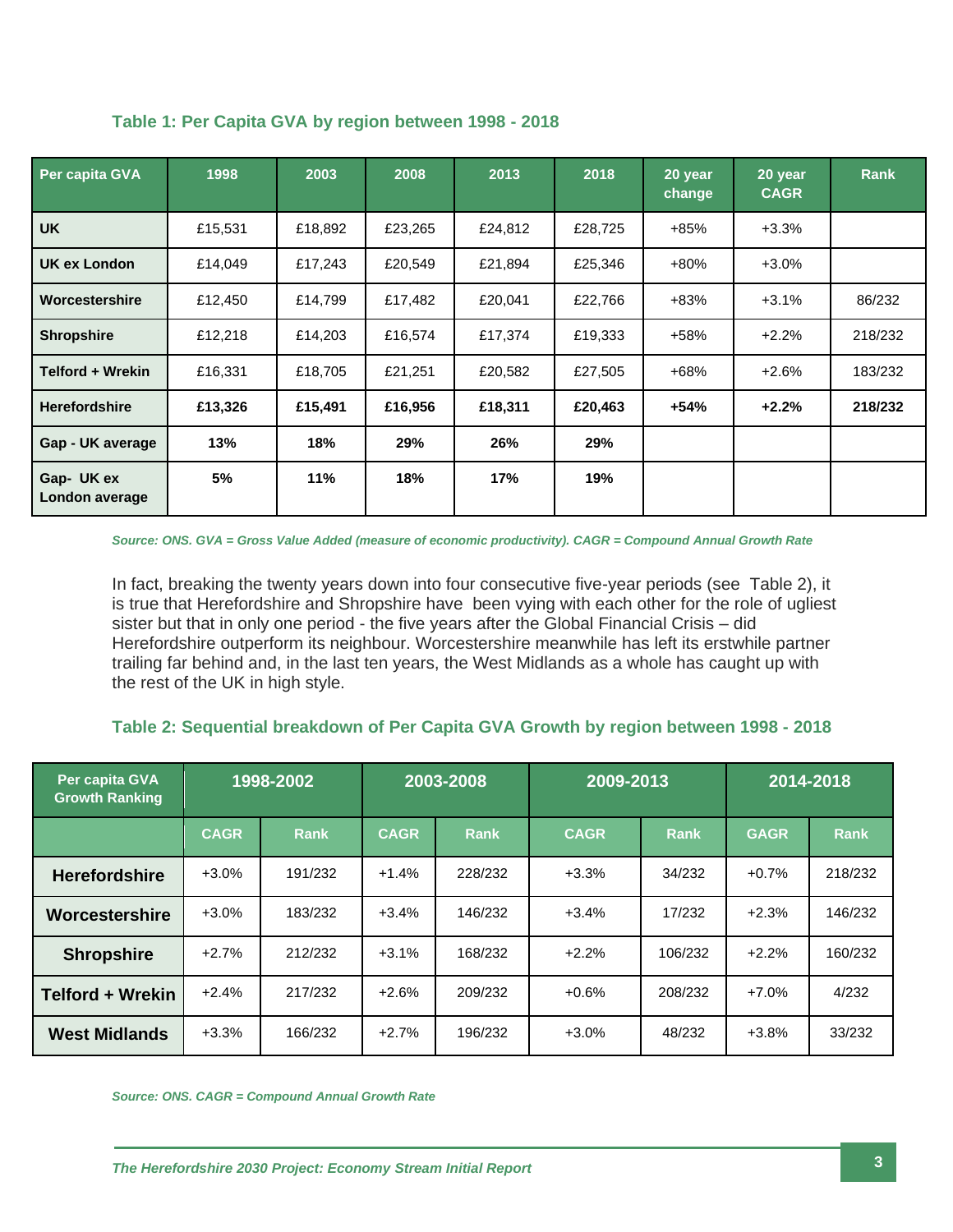## **How did this happen?**

The chart below breaks down Herefordshire's GVA by economic sector, with the blue bars showing the actual sterling  $(E)$  value of each sector in 1998 and the grey bars showing the actual sterling value of each sector in 2018. The orange bars show what would have happened if Herefordshire had performed in line with the national growth rate for each sector.



#### **Chart 1: Herefordshire GVA broken down by sector**

In 8 out of 13 sectors - manufacturing; real estate; the public sector; retail and wholesale; administration and other services; professional, technical and scientific services; transportation and storage; and financial and insurance services - Herefordshire underperformed the UK, in some cases dramatically. In only four sectors - agriculture; accommodation and food services; information technology and communication; and utilities - did Herefordshire outperform. Growth in the county's construction sector was pretty much in line with the national average.

Of course, not all sectors behaved in the same way at the same time, in the same way that not all companies conformed to their broader sectoral trend. For that reason, we have broken down the twenty year charts into year-by-year performance for the top four economic sectors (which account for around 60% of the county's economy) and for five smaller sectors whose performance has had a material impact on the county's absolute or relative economic performance (thereby excluding construction; transport and storage: professional, technical and scientific services; and administration and other services). Although no official data is available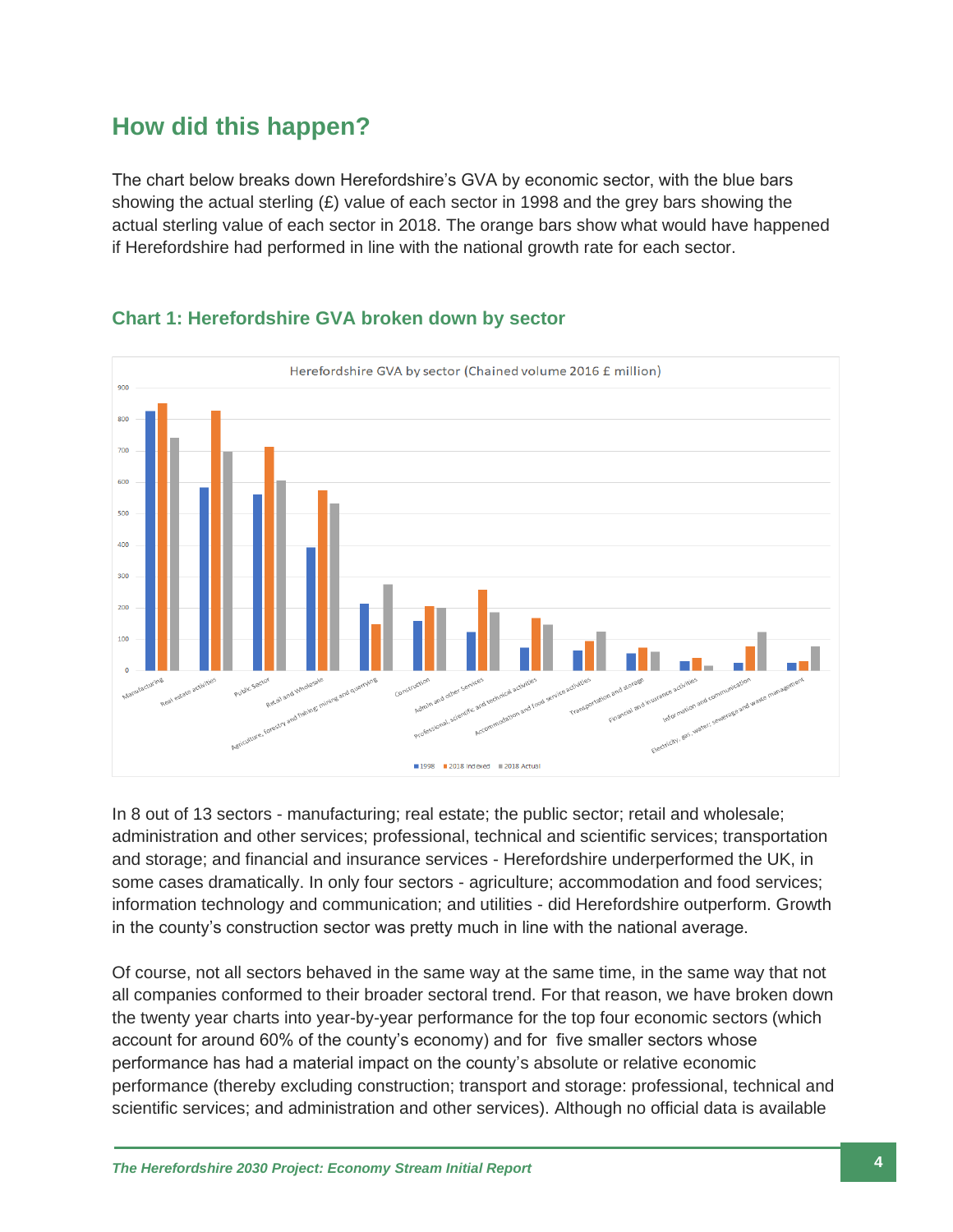for the economic impact of the Defence and Security sector, we have also included anecdotal evidence of its significance.

The blue lines represent Herefordshire's performance, while the orange lines represent the UK's performance.



#### **Chart 2: Manufacturing**

Manufacturing is Herefordshire's largest economic sector, accounting for around 18% of the county's economy and 11,273 jobs (12.4% of the 90,237 economically active people in the county) at the time of the last census in 2011 (source: ONS). Between 1998 and 2018, the sector's GVA contracted by 11% - or £86 million - compared to growth in the UK's manufacturing sector of 3%.

The chart above illustrates that the period between 2000 and 2009 was the period of greatest absolute and relative weakness, confirmed by anecdotal evidence of closures and redundancies during this period, caused by the sale of Bulmers (resulting in the loss of around 100 high value jobs in management, sales, marketing and R+D on top of the closure of its inhouse transport fleet) and redundancies at Wiggins Special Metals (more than 2,000 jobs lost), Thorn Lighting (300 jobs lost), Sun Valley, Denco Air Conditioning and others.

This underperformance came to an abrupt halt in 2009 and, in the ensuing six years, Herefordshire's manufacturing sector staged a strong recovery, driven by inward investment, existing business expansion and new business formation on the Rotherwas Enterprise Zone,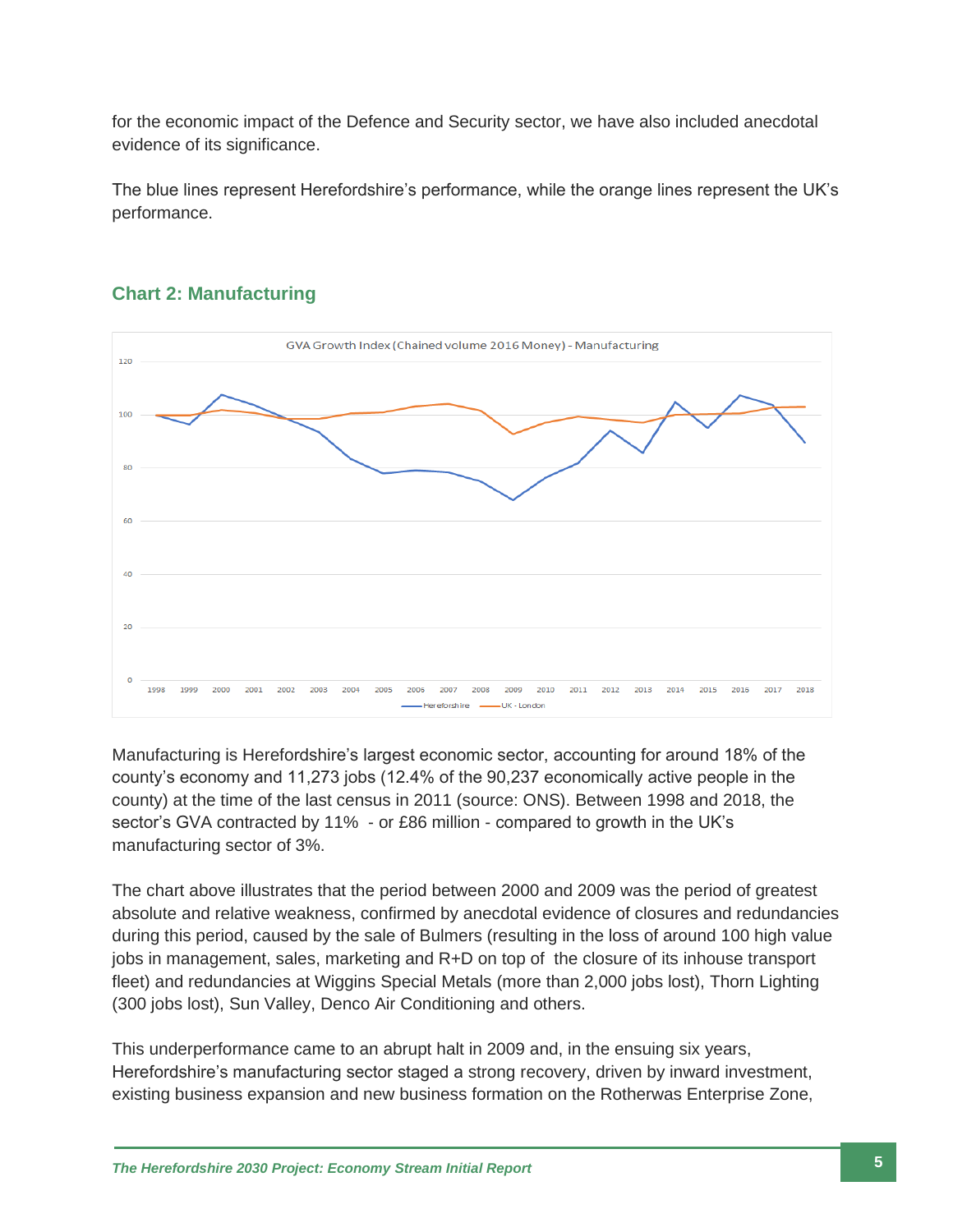Leominster Industrial Estate, Moreton Business Park and elsewhere. This recovery gave way to another period of sharp absolute and relative contraction between 2016 and 2018, erasing around half of the progress over the previous six years.



#### **Chart 3: Real Estate**

The GVA of Herefordshire's Real Estate sector grew by £114 million - the single biggest contribution to growth between 1998 and 2018 - and was worth £698 million by the end of the period. Accounting for 17% of total, it was the county's second largest economic sector at that point, ranking it only slightly behind Manufacturing and accounted for 1,446 jobs (1.6% of total) in 2011.

Although average property prices in Herefordshire rose by around 300% between 1998 and 2018, the relative gap with the rest of the UK opened up significantly after 2003, reflecting a narrowing of job opportunities in the county, a deteriorating relative demographic profile and limited inward investment.

With an average house price of £301k in June 2021, property prices in Herefordshire rank 24th out of 55 counties in England and Wales, making home ownership all but impossible for the majority of new entrants to the market.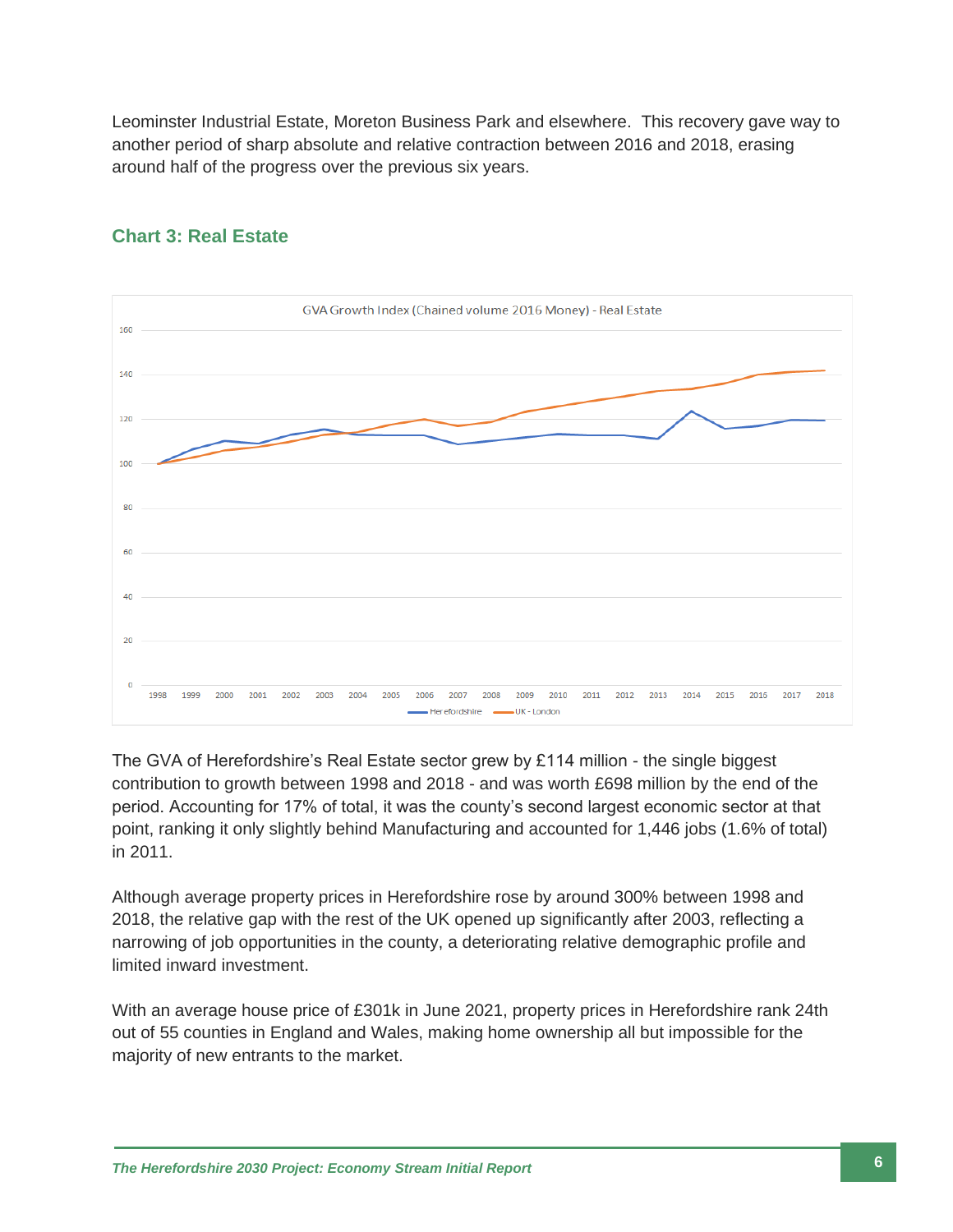



The Public Sector (Education, Health, Public Administration and Defence) was Herefordshire's largest employer at the time of the 2011 census, accounting for 24,846 jobs (27.5% of total). The GVA of the sector rose by around £50 million during the period. After tracking the UK average fairly closely between 1998 and 2012, the sector was hit hard by the austerity measures implemented after the Global Financial Crisis, reflecting cuts to Central Government direct grant-funding and across the board cuts to policing, health, education and tourism budgets.

As a county, Herefordshire has a relatively low Council Tax base resulting in a widening gap with the UK as the trajectory of property prices diverged.

Although it is hard to quantify, ongoing investment into SAS capacity at Credenhill and Pontrilas likely acted as a significant offset to weak investment flows into other areas of the public sector during the period.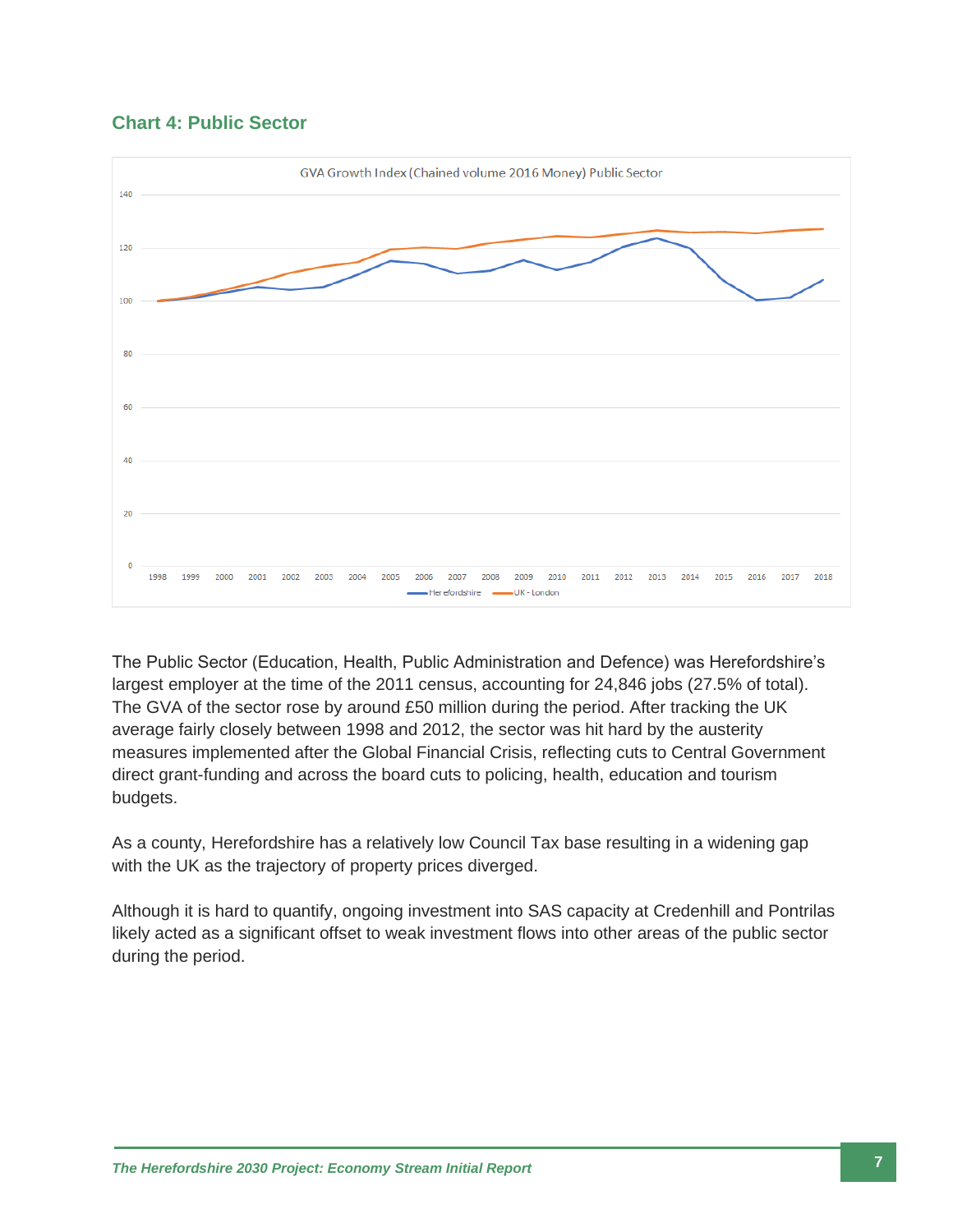



Herefordshire's retail and wholesale sector performed broadly in-line with the UK average during the period, despite some relative weakness between 2003 and 2009, caused by the closure of Chadds in Hereford in 2008, with the loss of more than 120 jobs. In 2011, the sector employed 15,054 people (16.7% of total).

The opening of the Old Market retail and leisure complex in 2014 was a landmark for retail in Herefordshire - proving the maxim that "if you build it, they will come" - with footfall exceeding British Land's initial expectations of four million annual visitors by 25% or more in every year since launch except 2020 and a recapture of regional market share for the first time in more than fifty years.

However, the success of the Old Market could not offset the structural decline of Hereford's more traditional high street offer in High Town and the old city (resulting in more than fifty empty retail units), a trend which was echoed in Herefordshire's five market towns.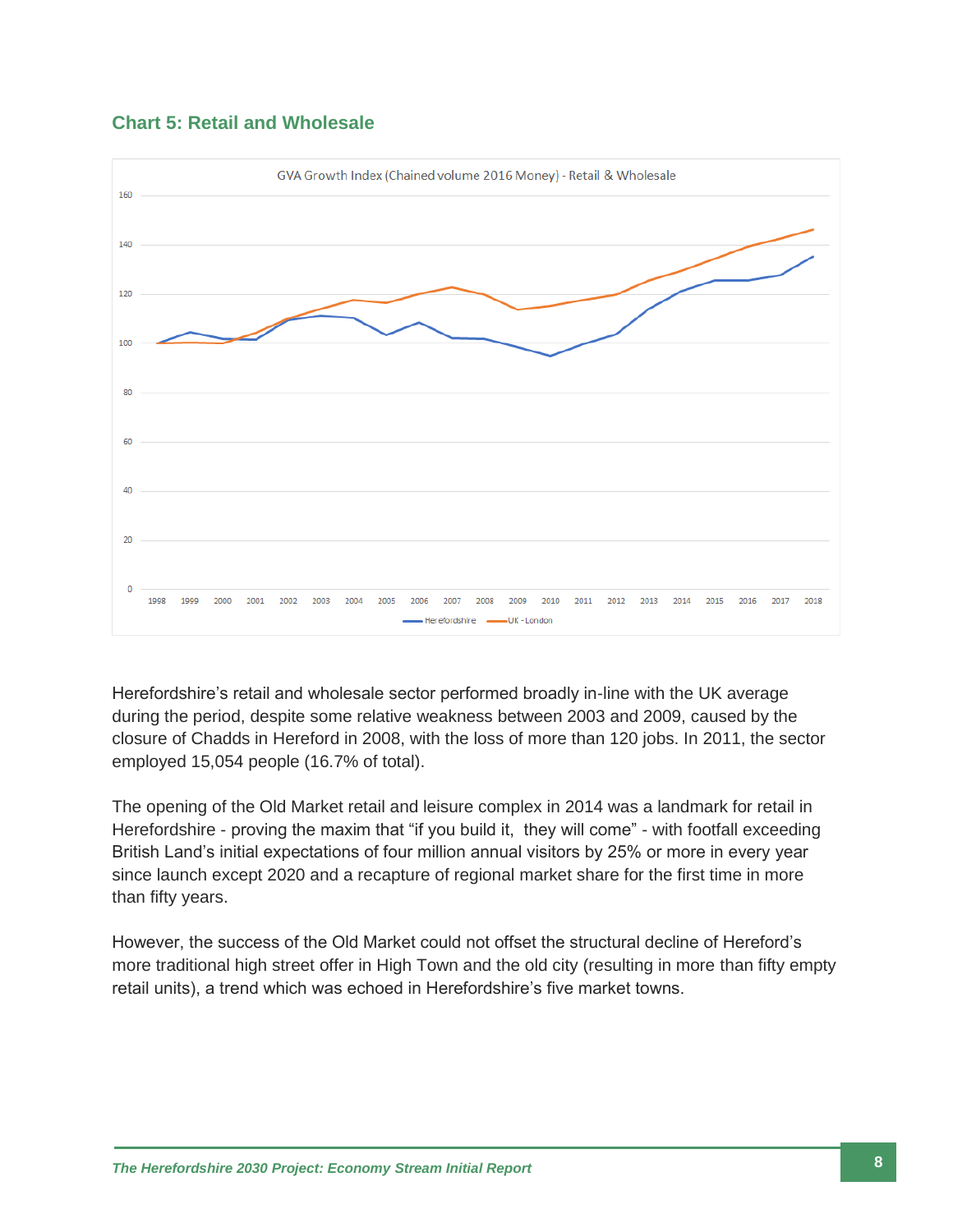#### **Chart 6: Agriculture**



Agriculture was Herefordshire's biggest relative outperformer during the period, growing by nearly 30% compared to a contraction in the UK average of nearly 30%. The consolidation and rationalisation of the sector created a county-wide presence in the UK supply chain for soft fruit and high-end vegetables (e.g., raspberries, cherries, asparagus) which complemented traditional strengths in cattle and sheep, where the opening of the new livestock market outside Hereford in 2011 created a nationally competitive county asset which has attracted buyers and sellers from all over the country.

Agricultural income diversification has been a significant driver for the emergence of Herefordshire's artisan food sector between 2010 and 2018 and the county is now home to more than 100 independent food producers, according to Legges of Bromyard.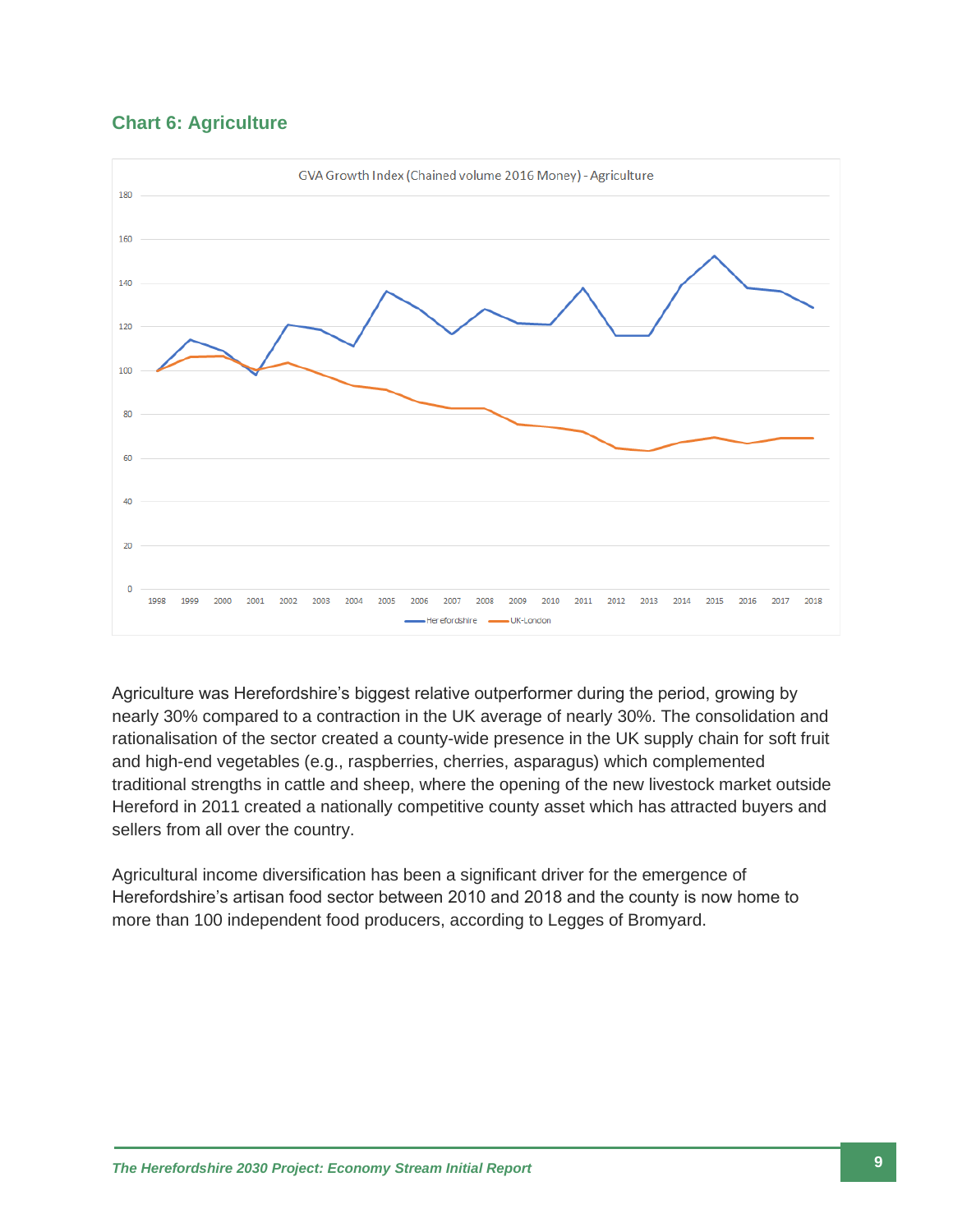

#### **Chart 7: Accommodation and Food Service**

The performance of the county's Accommodation and Food Services sector GVA - a relatively narrow proxy for tourism - appears to conflict with data included in the most recent and much broader STEAM report for Herefordshire (produced in 2015) which indicated significant underperformance relative to UK averages. In 2011, the sector employed 4,334 people (4.7% of 2011 total), the vast majority on minimum wages.

The emergence of Herefordshire as a staycation warm-spot predated COVID with the Marches now containing one of the highest concentrations of glamping facilities in the country, alongside a wide range of holiday lets, B+Bs, caravan parks and camping sites. However, the range of functional 3 star+ hotel bed-stock is probably still not wide enough to attract higher-spending visitors in transformational volumes.

Although the county plays well to its strengths as an idyllic rural getaway, the city of Hereford's visitor offer is weak compared to some other UK cities of a similar size.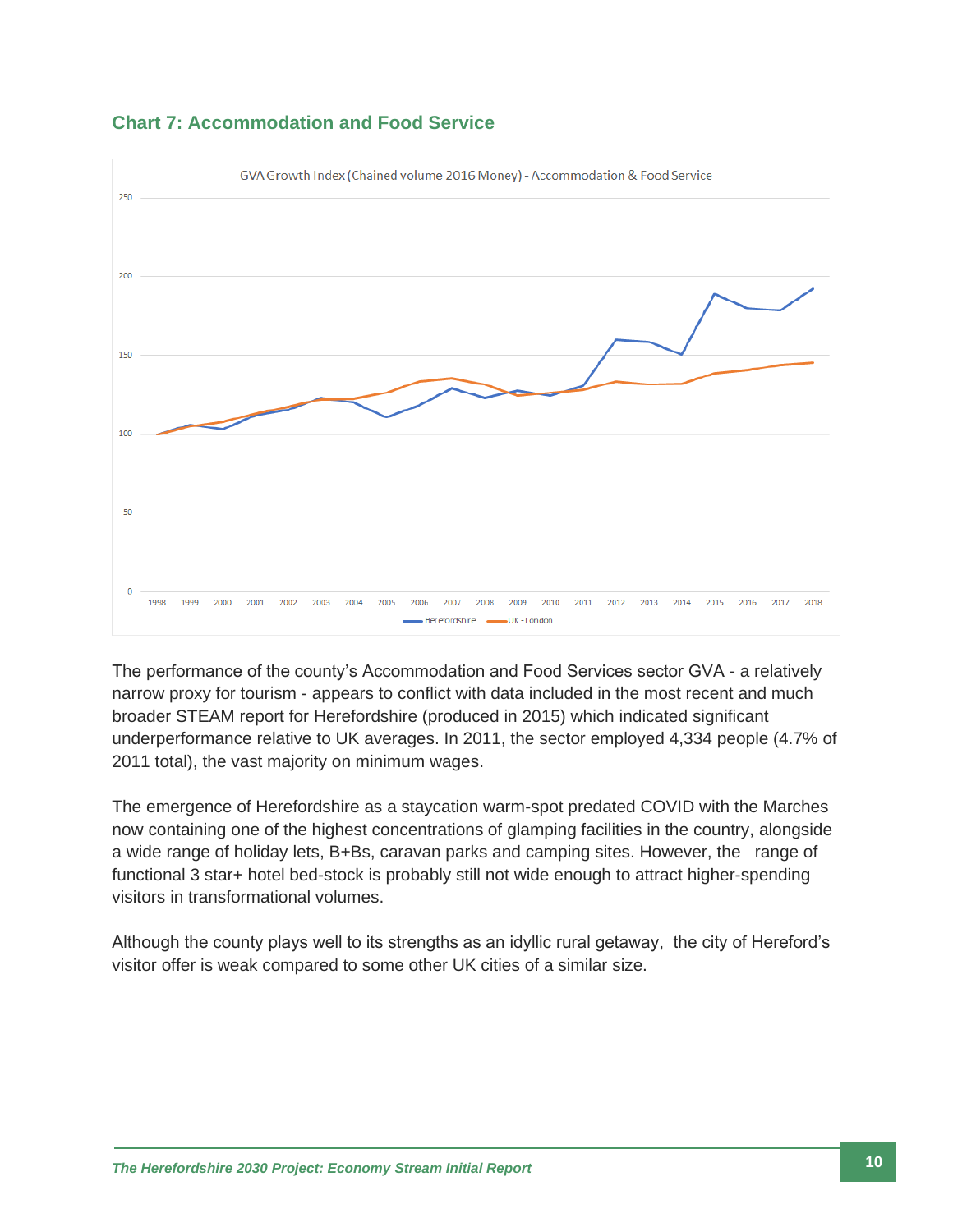



The county's Financial sector was one of only two sectors which contracted in absolute terms during the period (the other being Manufacturing), reflecting the closure of banks in the market towns, the downsizing of management functions in Hereford, migration to online banking and relocation of lending decision-making to Birmingham and elsewhere, following the Global Financial Crisis in 2008.

Although there is no data which demonstrates the statistical impact of this structural adjustment, anecdotal evidence suggests that access to business loan finance has become more challenging during this period, particularly for smaller companies.

In 2011, 1,565 people in Herefordshire were employed in the Finance and Insurance sector (presumably in relatively high-value jobs). Given the decimation of the sector during the period, it is almost certain that many of these jobs have now gone for good.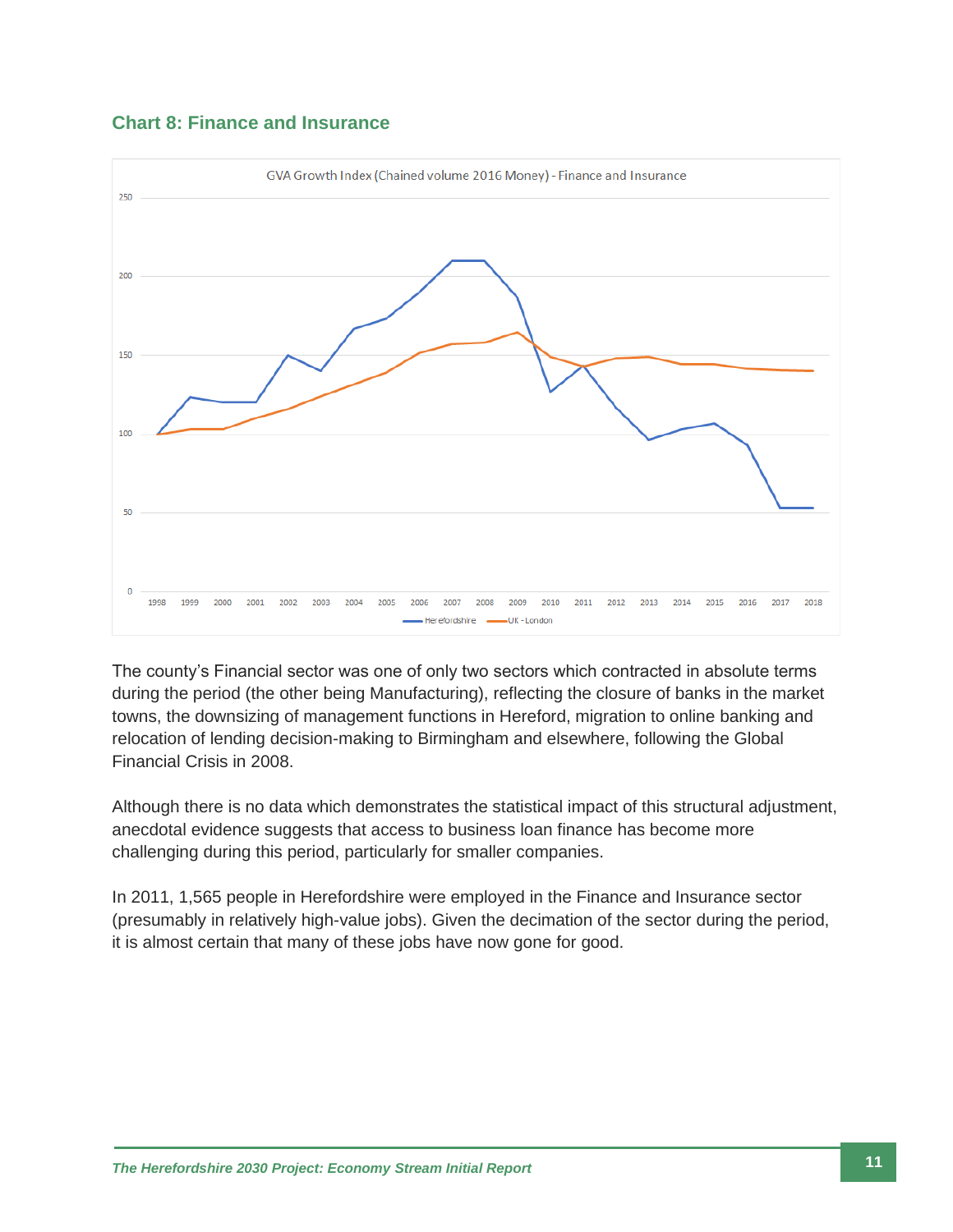

#### **Chart 9: Information and Communications**

Herefordshire's Information Technology and Communications sector is the county's brightest economic hope. Although it was Herefordshire's smallest economic sector in 1998, it grew by £97 million - a compound annual growth rate of 8.1% - in the ensuing twenty years, comfortably outperforming the UK sector growth and more than offsetting the £86 million contraction in Manufacturing. If this had not happened, Herefordshire would likely have been at the very bottom of the UK Local Authority growth league table for the period.

In 2011 - the beginning of its period of very strong outperformance - the sector employed just 1,935 people (2.1% of total). It would be very interesting to know what that number is now.

Although it is hard to quantify, anecdotal evidence suggests that the sharp outperformance of the sector after 2011 is attributable in part to new business formation by ex-members of the SAS Signals Regiment, with some estimates of up to 70 companies - almost certainly supporting relatively high-value jobs - now operating in the sector.

Although this cluster has happened almost by accident, it has the potential to transform Herefordshire's long-term economic trajectory.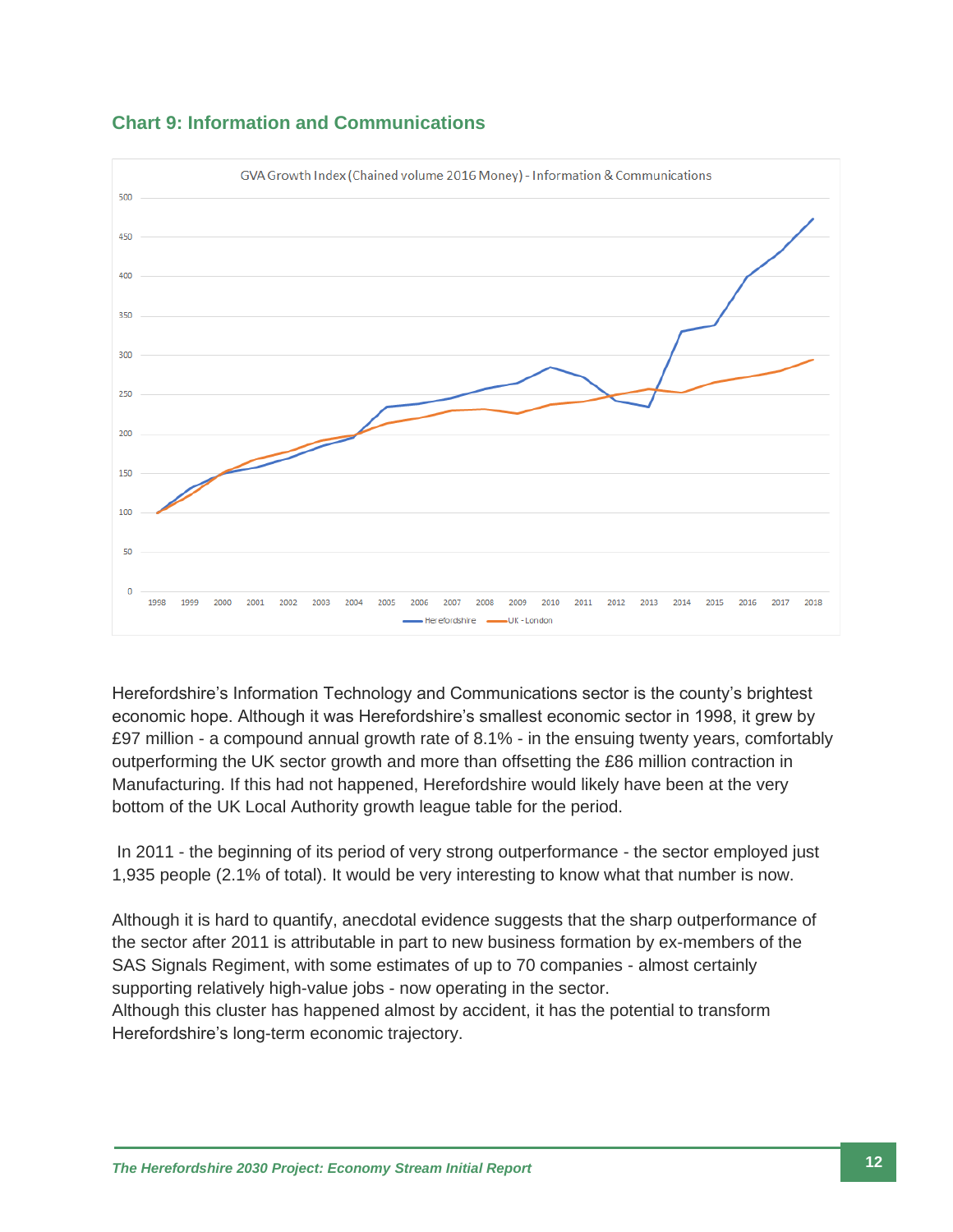#### **Chart 10: Utilities**



The GVA of Herefordshire's utilities sector was one of the county's strongest performers during the period, reflecting inward investment by Western Power and Welsh Water and the rollout of broadband, improving the relative competitiveness of the county as a remote working location, albeit from a very low base.

## **Conclusion**

The sectoral breakdown of Herefordshire's economic performance between 1998 and 2018 raises a number of important questions about the county's future.

In some ways, our economy has become more balanced than it was at the time of the split with Worcestershire, with the top four sectors accounting for 60% of total in 2018 vs 75% in 1998, theoretically adding both more resilience and more gearing to areas of high growth such as technology.

The current profile of the county's manufacturing sector is also more diverse and balanced than it was, suggesting that big job losses at a small handful of employers are unlikely to recur (because those jobs have already gone) and would likely have a less significant impact if they did.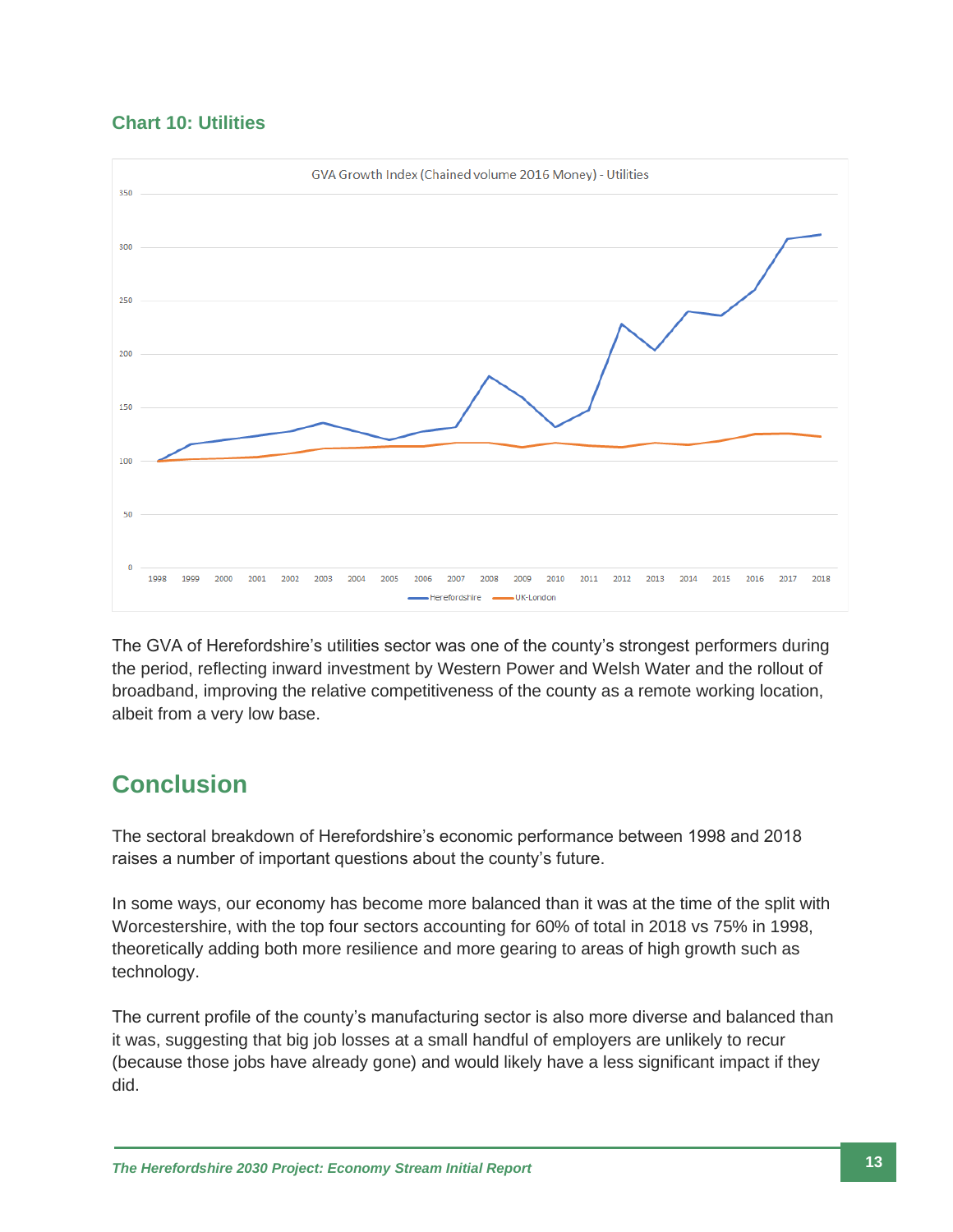The emergence of a distinctive Defence and Security IT cluster - linking the SAS Signals Regiment with the Cybercentre on the Enterprise Zone, GCHQ at Cheltenham and Quinetiq in Malvern and placing Herefordshire at the heart of the Cyber Valley, the second largest concentration of cyber-related activity outside London - is a good example of what can happen when this county joins the dots, even if it happens by accident. There is no current data on the number of people employed in the IT and Communications sector but it is very likely that it has grown significantly since 2011, with the creation of high-value, home-grown jobs.

The success of Hereford College of Art, Hereford and Ludlow College, Hereford Sixth Form College and the promise of NMITE as centres of learning, creativity and innovation point towards a sea-change in the way we think of ourselves, while entrepreneurial artisan food and drink producers have created a new brand identity which has the potential to create a whole new narrative for the county.

#### And yet… and yet…

There is not yet any statistical evidence to suggest that these unquestionably positive developments are feeding through to an improvement in Herefordshire's overall economic performance. In the period between 2016 and 2018, Herefordshire's compound annual GVA growth rate slipped from the twenty year average of 2.2% to 0.5%. If anything, the most recent numbers point towards a deterioration rather than an improvement, most likely driven by the downturn in the manufacturing sector during that period.

And, time and again, in conversations with Herefordshire's business community, "the mentality", "the reluctance to embrace change", "the lack of confidence", "the lack of vision", "the lack of support", "the lack of joined-up thinking" come up as explanations for underperformance, whether it's the bypass or the no bypass or the skills gap or the reluctance to shout about ourselves.

It is said that in the months before the split from Worcestershire in 1998, our erstwhile partners took full advantage of their relative dominance to asset-strip property and capital equipment and to cherry-pick council officers from Herefordshire. It is also said that they encountered surprisingly little resistance.

More than twenty years later, there is evidence to suggest that nothing much has changed and that many successful businesses in Herefordshire achieve their success despite their location rather than because of it.

Nothing tells that story more powerfully than the recent experience of a family company with deep roots in our county. It has developed cutting edge and highly scalable technology which will be at the very heart of the UK's economic sweet spot in the decades ahead. Based on current demand, they anticipate that their annual revenue could grow from £600k to £25 million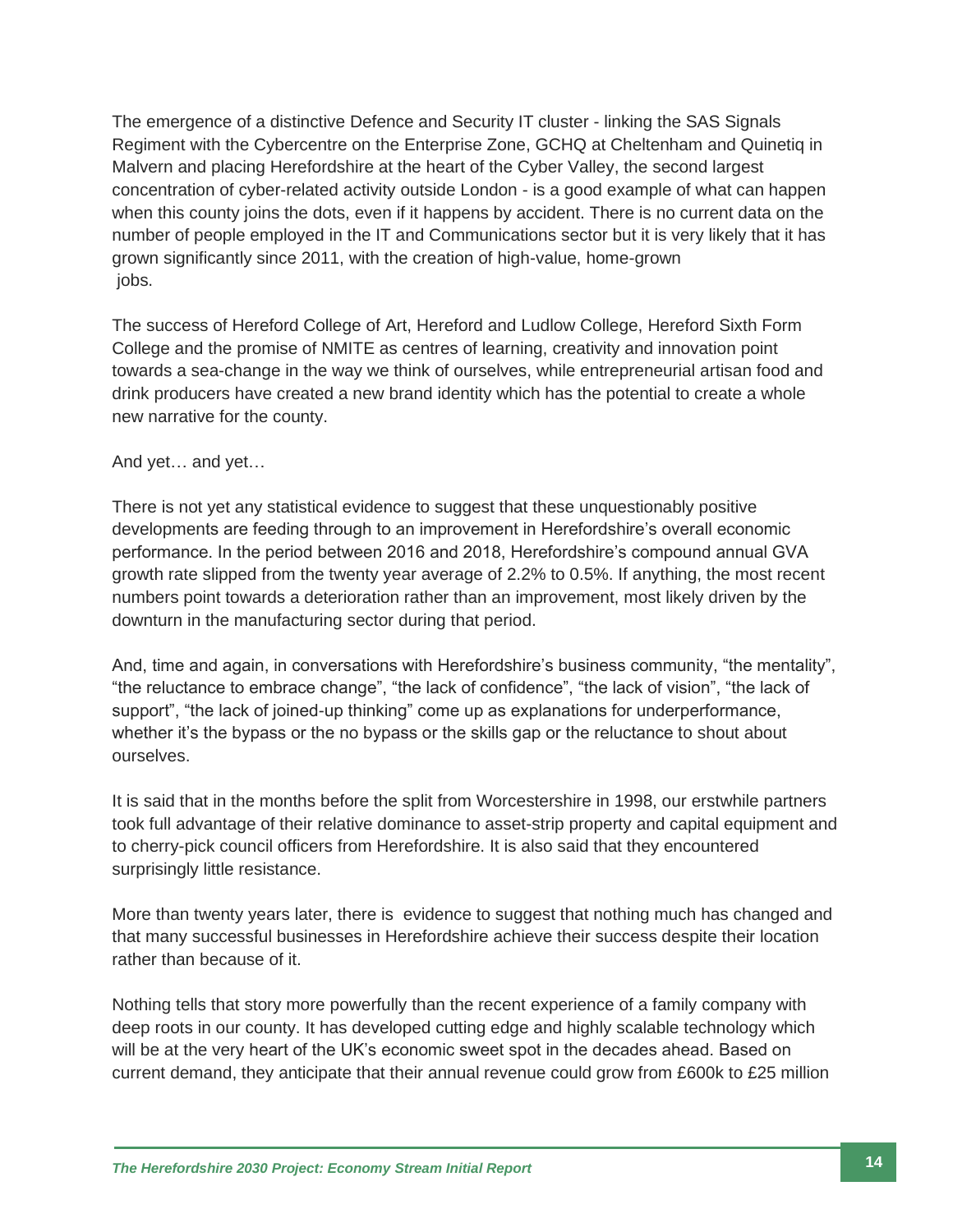in five years time and that their staff numbers could grow from seven to one hundred, with around 30% located in Herefordshire on entry-level salaries of around £30k.

Their head office is in Hereford and they have a branch in Malvern. In the last nine months, they have applied for two funding grants from Herefordshire's Business Growth Programme [\(www.marchesgrowthhub.co.uk/funding/business-growth-programme\)](http://www.marchesgrowthhub.co.uk/funding/business-growth-programme) - one was rejected and the process of securing the other (for £3,000) was so painful that they will never do it again. In the same period, they have applied for and won four grants totalling around £100,000 from Worcestershire's Technology Accelerator Programme [\(www.beta-den.com/about-us\)](http://www.beta-den.com/about-us) in addition to rent-free offices and active and meaningful support to help them grow their business.

They are highly committed to staying in Herefordshire but Worcestershire Council is doing everything they can to entice them to relocate. Sooner or later, they might just ask themselves "Why not?".

**Which begs another question.**

## **When will the sleeping beauty finally wake up?**

## **Thankyou for reading this report.**

In our next report - **"How to fix the future"** - we wiil be producing a series of concrete recommendations on what Herefordshire could do to maximise its economic opportunities and manage its economic challenges.

If you would like to get involved in the Herefordshire 2030 project or if you have any ideas or suggestions that you would like to discuss, please contact **[mark.e.thomas@99-percent.org](mailto:mark.e.thomas@99-percent.org)**